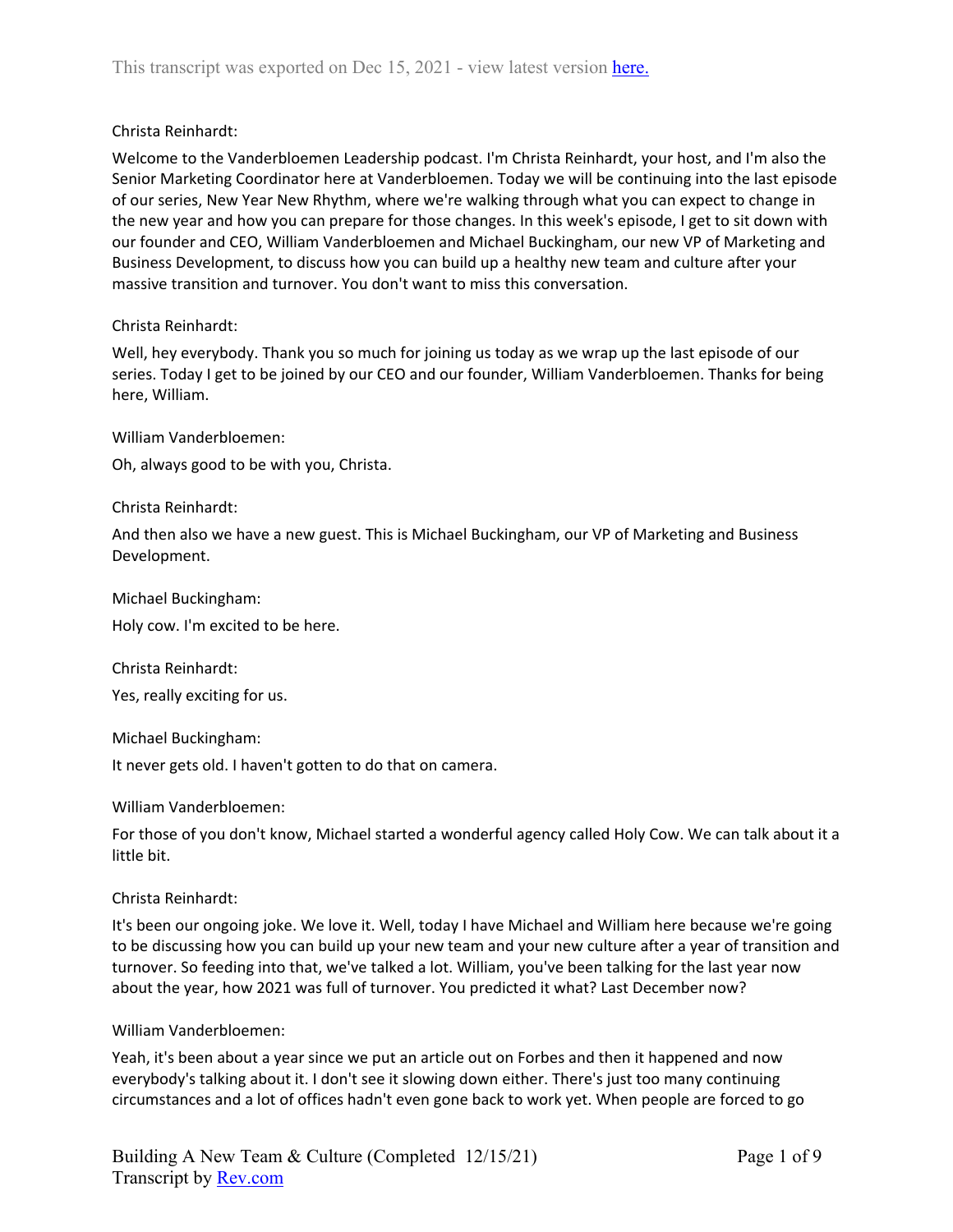back into an office, it might make them change. We're looking for a position on our team right now. And I was just looking, not at the people we already know, but the people who are coming to me proactively through LinkedIn and they're amazingly talented people and it's not because I'm all that. Because there's this churn that's happening.

## William Vanderbloemen:

And also, not what the podcast is about, but inflation's real. And if you've been giving your team raises throughout the year, this may not apply to you. If you haven't changed your people's pay in a year, it costs some more to live next year than this year. And it varies from place to place in the country, but I think in a year where we're all a little gun shy of spending money, there's going to be a tension between what you need to do to make people whole and what you are willing to do. And it's just going to elongate this resignation.

## Christa Reinhardt:

No, that's a great point. And so with 2021 being that year of turnover and we don't even think it's going to stop soon, 22, I can't help but feel like this is the year that now that we have all these new team members and new people, it's time to build up that new team and culture. What do y'all think?

## Michael Buckingham:

Absolutely. There's loss, but then there's also a gain. It's the whole pruning concept of in order to grow, you sometimes have to have some pruning. There's some difficulties or uncomfortable pieces of that, but that produces so much growth and so much new health and you can't do that on accident. You need to be very purposeful about it, but it's so valuable when you embrace it.

## William Vanderbloemen:

I tell you, we say at our house all the time, "Transitions are hard." And we have one son who, here in Houston where we're recording this in December and it's 82 degrees outside, but he just does not transition from shorts to jeans very well. Ever since he's a little boy, there's that short little time when it's cold here, I think we're having it on a Thursday this year. But during that winter time he has to put on jeans and Adrienne just looks at him and says, "Transitions are hard."

## William Vanderbloemen:

And you think about Jesus. When did he in trouble with his own friends, not the religious authorities and the bad guys or whatever, but his own friends were always saying, "Why are we going to another town? Why are we leaving? Where did he go? Did we lose him? Why are we moving?" And it says, "Jesus just kept moving from place to place." And those transitions are hard, but he knew just like you were saying turnover is not inherently a bad thing. It can be a time to prune and grow in a way you might not otherwise.

## Michael Buckingham:

Yeah, that's exactly what I'm going through right now. There was pain leaving Atlanta to come to Houston. My oldest son is there. My favorite restaurant's there. But then we're discovering new here in Houston. And that my time, even in these two weeks already here at Vanderbloemen, and honestly this isn't me blowing sunshine, I'm doing a podcast with William Vanderbloemen. This is crazy.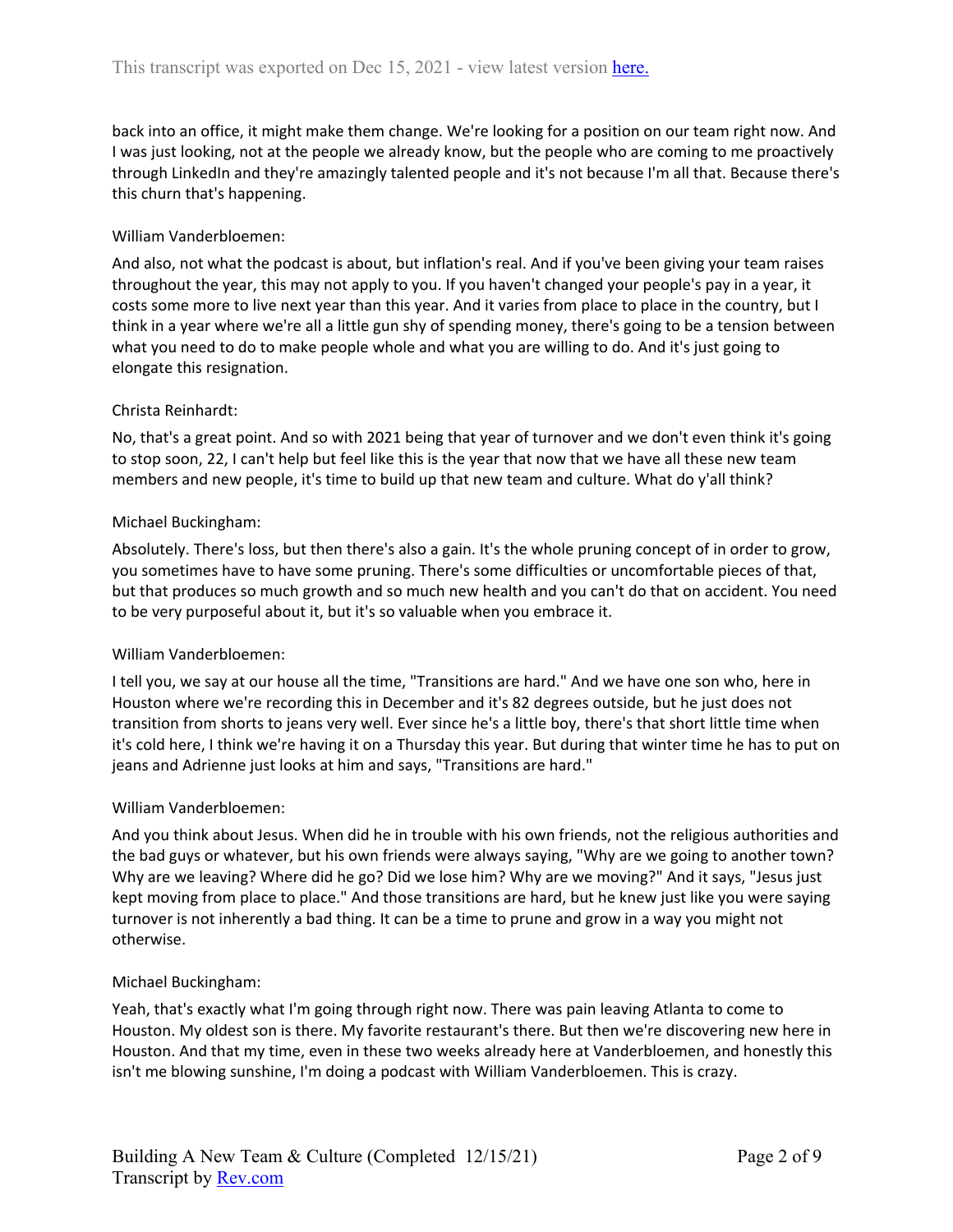## Christa Reinhardt:

We're like, "Hey, welcome to the team. Join our podcast."

## Michael Buckingham:

I wouldn't have told you in six months this was going to happen. But I truly, truly believe the best is ahead, and it's about looking back enough to know where you're coming from, but focusing on looking forward to what's next.

### William Vanderbloemen:

Christa, as you talk about building a new culture, building a new team, I'm guessing people who are listening here at the front end of 2022 are either anticipating hiring some new people as church reopens. And it's going to take another whole year for us to find out whatever normal looks like. Or as you've lost some people, how are we going to fill those holes? Or maybe you're like me. We've got several new faces around here. And because we've been shut down... You remember that first event we had after work we all got-

### Christa Reinhardt:

Everyone's awkward. Doesn't know each other.

### William Vanderbloemen:

Gosh, I've said it before, I think on this podcast, it was like a bad scene from a middle school dance where nobody knew- "I don't want to go talk to them. I don't know them." And you stare at your shoes and you wonder how long this thing lasts. And we like each other.

Christa Reinhardt:

It's true.

## William Vanderbloemen:

There's a bit of coming out of this pandemic and back to the office where there's just everyone's culture is suffering and you're going to have to rebuild. If you've got new people, you have an amazing opportunity. I've said this to everyone. I hope Michael's heard me say it many, many times. The great value of a longstanding, long term, long tenured employee is that they have institutional memory. They remember back when we did this or when we worked with that church or when you had that member or that board member. They had institutional memory. But the great value of a new team member is fresh eyes.

Christa Reinhardt:

That's so true.

## William Vanderbloemen:

And I think sometimes, especially if you're a new employee and you want to honor your new employer, you want to not bring in too much change too fast. It can be really hard to speak up and say, "Hey, why do we do it this way?" Let me just challenge you who are leaders of your teams to make the new people ask that question out loud. Because nobody else is a fresh set of eyes except the new person. And they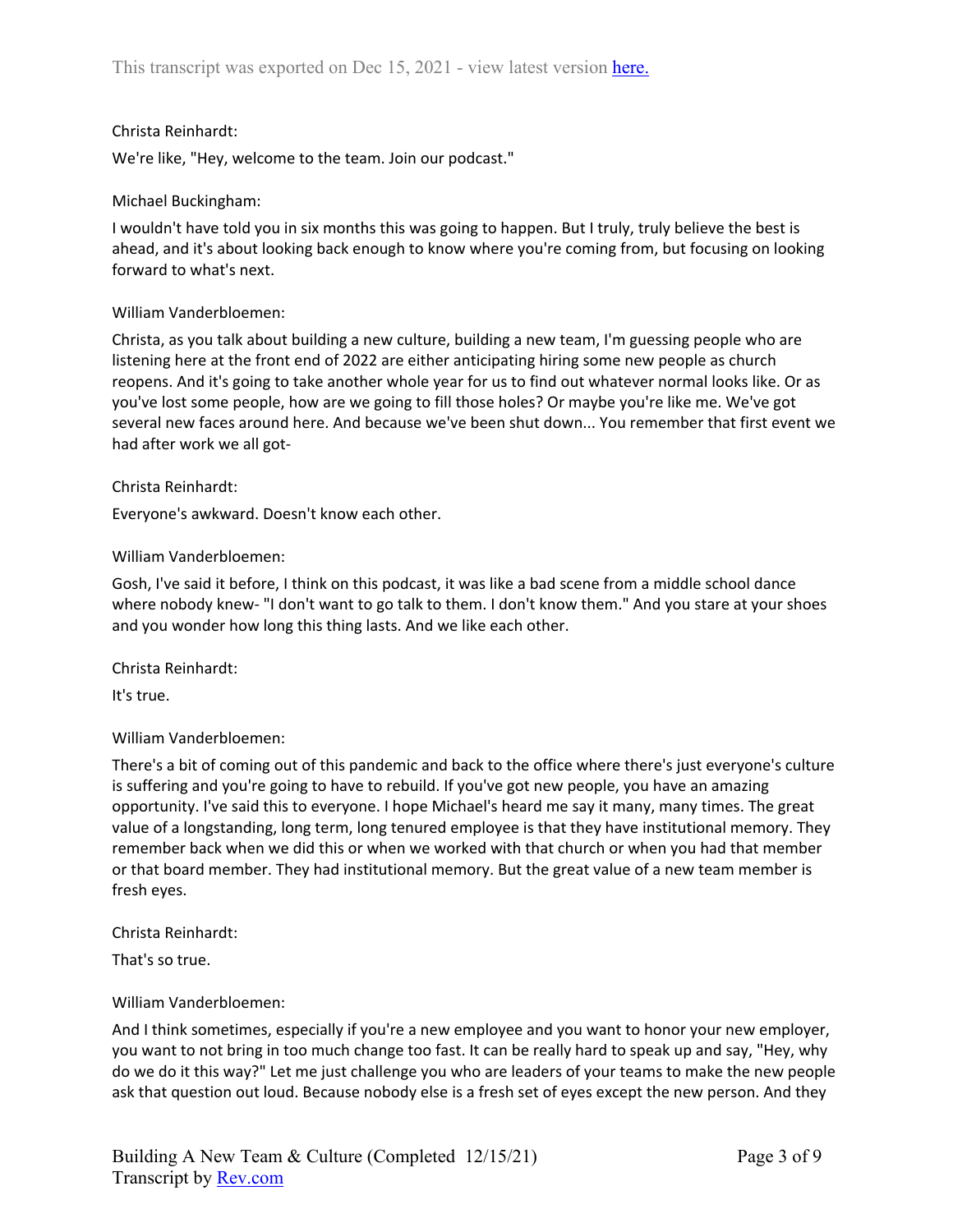might be able to say, "Why do we still use a mimeograph machine for bulletins?" And I can't wait to hear what Michael comes up with. Why are we doing this? Why that? I think if you, as a leader, can't handle that question, you're going to be a lid to your organization. And you need to utilize that brief window of time when a new person really is new and give them permission, even admonishment, to come to you saying, "I need you to tell me when you see something weird." Why do we do what we do?

## Michael Buckingham:

And I will even say to those that are new, that are in the shoes that I'm in right now, don't be shy about it because I think most want to hear from you. They brought you in for a reason and they know you're new and they want those new, fresh ideas. They want the thing that they haven't been able to see that you see right away is very obvious to you. So I just encourage you to be bold enough to step into those shoes and point out the things that you see that maybe they haven't seen.

## Christa Reinhardt:

Yeah, and a lot of times they're excited about it. I think, Michael, you and I talked this morning about new things that you've seen just from coming here. And it's things that the rest of our marketing team, we're excited about these changes. We're excited to use your new eyes and your fresh ears and eyes to look at what we have and question those so that we can get better. We can go through the process, simplify and be able to just do all of our, the kingdom work we do here, better is the goal.

## Michael Buckingham:

Absolutely. And it means there's going to be some work to do.

Christa Reinhardt:

Definitely.

Michael Buckingham:

There's so much just fruit from all that to carrying your mission.

## Christa Reinhardt:

Goes back to pruning. Not easy, but it is good and it leads to growth. So hitting on culture, we do a lot of things here at Vanderbloemen and I was hoping y'all could share on for other organizations, churches, and ministries, what are tangible things that they could do for their culture?

## William Vanderbloemen:

Well, I think one, a couple quick things, and you might if you're really interested in it, we did write a book on this called Culture Wins. And if you want to know how you're doing as a team with your culture, if you go to theculturetool.com, just T-O-O-L, you'll get a free online how are we doing in eight basic areas of team health. Because if your team's not healthy, it's not complete and then all of a sudden you're off mission and you're not producing at the same level you could be. And our entire mission is to make, I said it to Michael this today, if you are trying to make sure Jesus is winning, we want to help you build the winning team. So go to that culture tool, theculturetool.com, and you can get a little anonymous look at how you're doing.

William Vanderbloemen: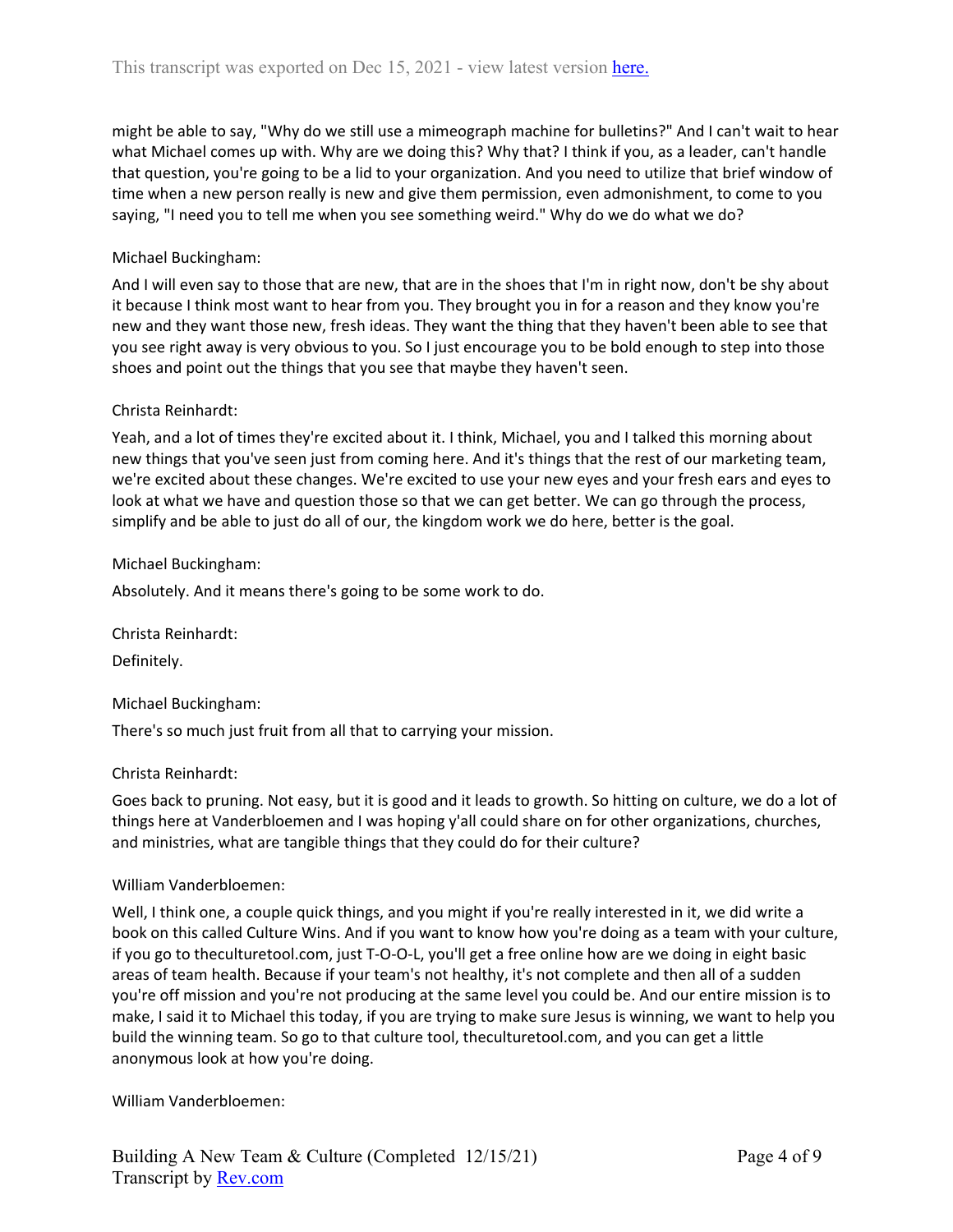And I would say until you're ready to be honest about where you are, you can't improve your culture. And it's not a lot of fun. It's like going to the doctor for a really invasive test and getting results back and then not wanting to hear it. But until you're honest, you can't get any better. And whether you use our culture tool, I think we've had maybe 3000 Christian organizations run through the thing. So you get a nice sampling of how you're doing against other people who are trying to help Jesus win. And getting honest with yourself and then what's measured is what matters. And if you aren't measuring how you're doing with your culture, for us, that can mean a scorecard for team members' performance. It can mean writing down clear values. It means keeping a calendar with regularly scheduled culture events. It means having a budget with dollars allocated just toward building culture. What's measured is what matters and if you don't have tangible, quantitative ways that you're measuring how you're working on culture, my guess is that is not mattering to you much yet.

# Christa Reinhardt:

No, that's great. And you touched a little bit, we have a culture team and I think that was one of the coolest things that I've gotten to be a part of with my job here is being part of the team that's dedicated to making sure when we onboard those new people, they feel welcome. They feel part of the team. They feel like they have the room to grow here and that we want to partner with them in this, in their career. That's great. Did you have an anything to add, Michael, to that?

# Michael Buckingham:

I would say, yeah, even as my first week here, that very first day, the amount of welcome, because we're talking about turnover and turnover brings new people, but the amount of welcome and the amount of, "Hey, we are really glad that you're here." And they weren't just words because they really, again, this isn't about just a list of things that you do, but it's really about the heart of, "No, we love our people." We love that they're here and we appreciate you. And even as William talked about, the honesty of, "Hey, here's where you're at." And being person to person. These are not just roles to roles. This is William and Michael talking today in my office about, "Okay, do this and what about this? And all those things. And having those open conversations brings so much health. I've seen that for these last two weeks. I just listened to the book and I'm like, "All right, let's see if this is real or not. Let's see if it's just a good book." But when you see it in action, it brings so much help and just so much excitement to everybody involved.

# Christa Reinhardt:

That's funny. It's funny you mention the book because I remember reading the book before I came here. William, I don't think I've ever told you this, but there were little things I would notice from the book that I'm like, "Oh, they really do this. Oh, that is part of staff meeting. Oh, we do have those blocks on our desk."

# William Vanderbloemen:

Well, we do have a long way to go, but I think that we are now in an experienced economy. And what I mean is, is people don't pay for data like they used to. They don't pay for information. They don't pay for transactions. They pay for an experience. People remember how they feel long after they forget what they learned. So, we aren't anywhere near, if you really want to read, you can probably Google, "What's it like on your first day on the team at John Deere?" Because they do this amazing job, their balloons, it's unbelievable.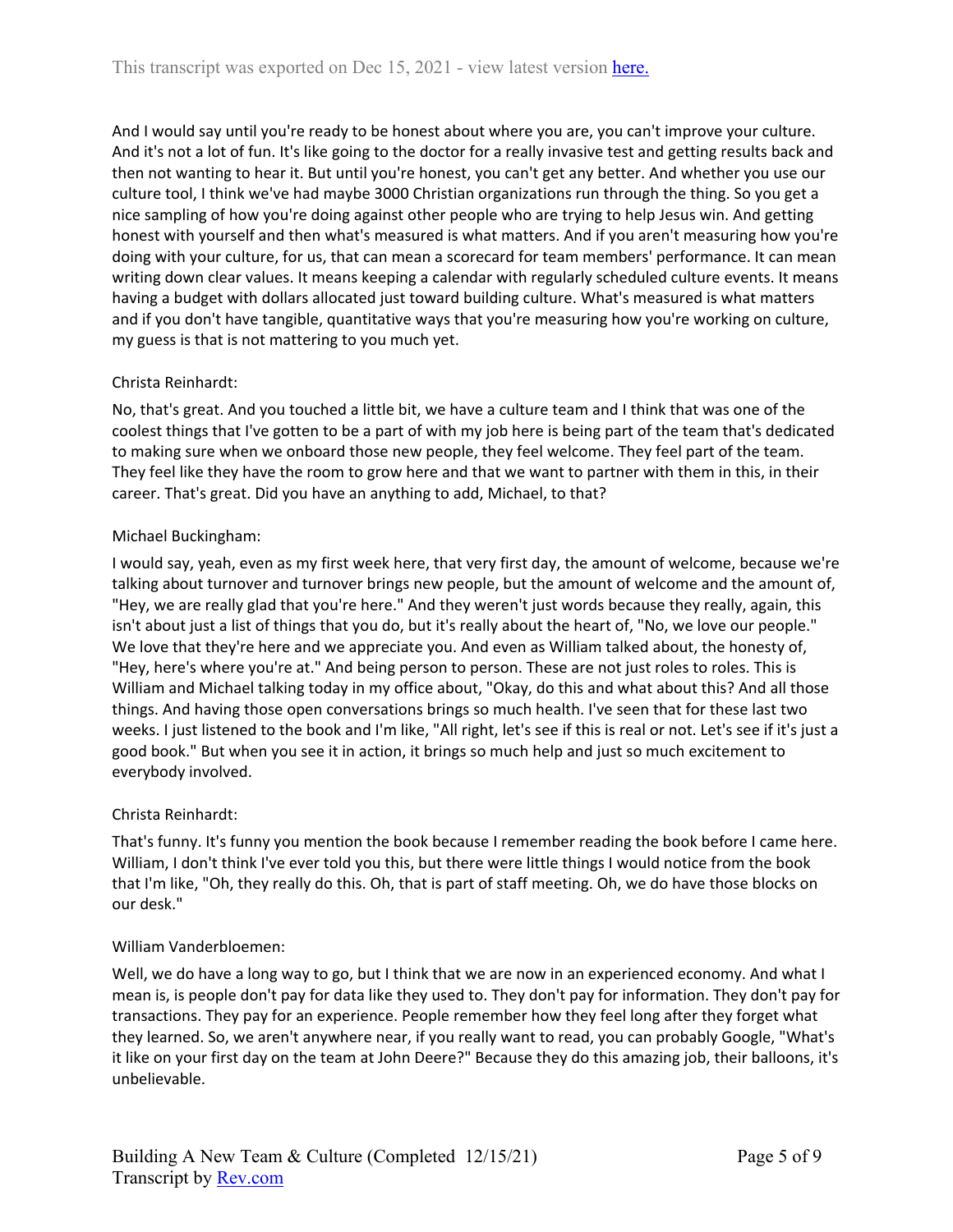## William Vanderbloemen:

But their whole idea is we're going to create an experience that you will never ever forget. Even if we mess stuff up because we will, that first day we want you to feel the experience of being welcome. And if you can get to where you're honest with yourself about your culture and you start to outline what it looks like and what it is and start to calendar it and budget it and build experiences around that, you'll start to create a feel that people might not even be able to tell you what it is that's good. They're just like, "I think we have an opening. My friend would be great at that." When you start hearing that, your culture's doing well. When your team members are recommending their friends to come fill positions, it's like the highest net promoter score an employer can have.

### Michael Buckingham:

Yeah, and even as we're talking about transition, I remember being at an Apple store and there was an employee that was clearly their last day and all the associates that stood up and applauded them. Even as they're leaving, that culture still goes forward.

### Christa Reinhardt:

That's amazing. That's great. Talking back on those teams, let's talk about a leadership team or culture team or the people that you want leading the rest of your staff. How do you build that and who do you know? Who should be on that? What kind of people need to be there?

### William Vanderbloemen:

Well, what I do is I hire people who have a track record of pouring into younger leaders and making them better. And that's why Michael's here. So Michael, your question.

## Michael Buckingham:

I'm excited about that. No, I can't wait for that piece of it. That was one of the really exciting parts of it. Yeah and at the same time, it's about bringing people in that are better than you and have abilities or an insight or just the way that their mind works that's just not the same as yours. We don't all need to have the same ideas. And if we are, a lot of us don't need to be there. So I see a lot of leaders shy away from that because if they do that, then it's all about them looking good, them looking good. But again, raising up that next generation is all about coming underneath and lifting them up and letting them shine. We just talked today about our team meeting on Friday. I'm not going to be the guy that's up front. I want my team to be up there. I want them to shine. I want them to grow.

## Christa Reinhardt:

Yeah, and as someone on a team, having leaders in that way gives, I think, the space for us to want to grow and want to step into those positions that you create for us.

#### William Vanderbloemen:

Well, and I used to think it takes a commitment from the top for that to happen and it does. But I've learned over the years, I am delegate and trust and to a fault. I'm just convinced you can figure it out on your own. I believe in you, "Here, hold this brick and jump in the deep end and you're going to do great." So that's me. What I cannot do then is hire people who are exceedingly high control and micromanagerial that are a funnel between me and the rest of the team, because it just ruins it. And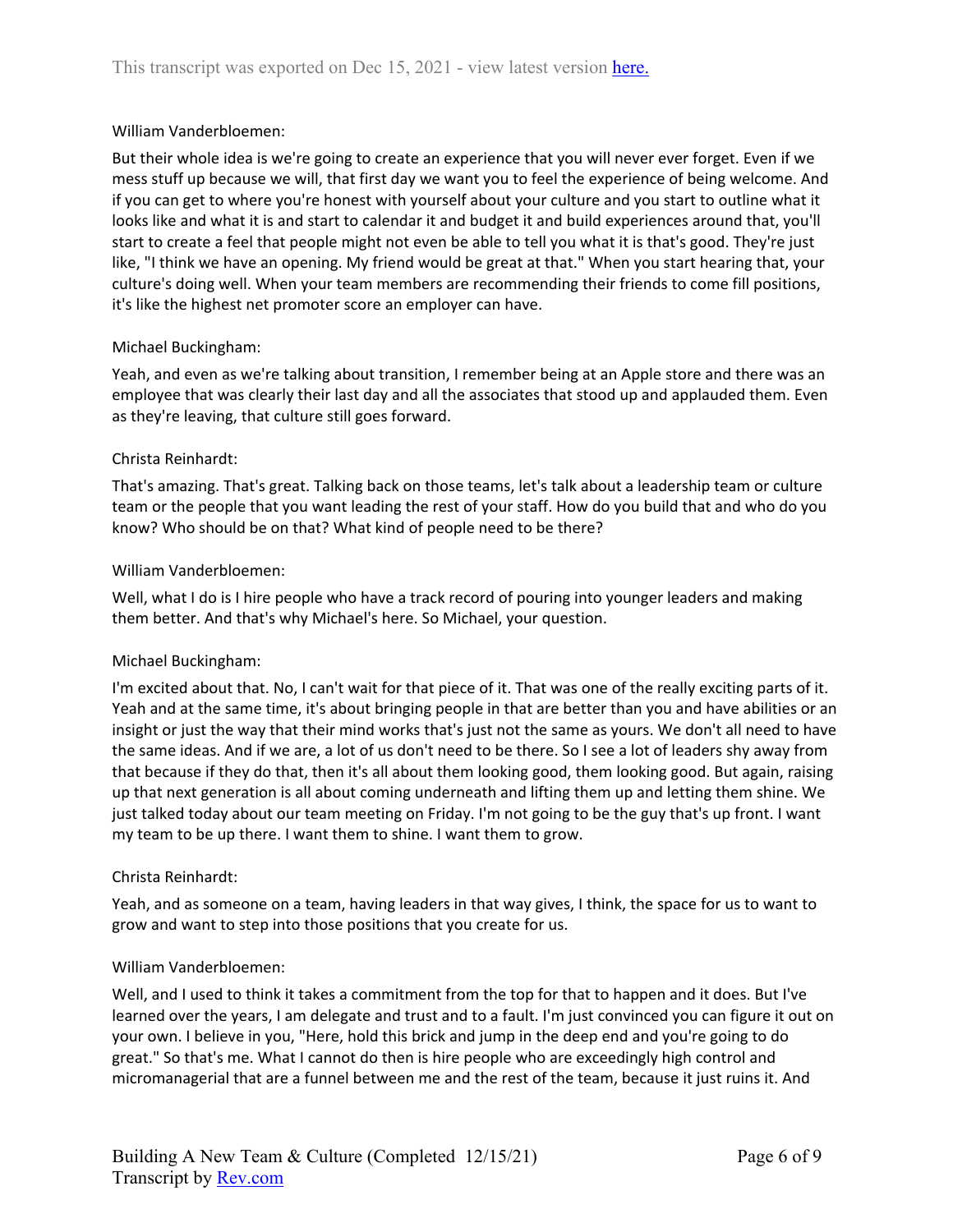one's not right over the other, if your style really is delegating trust, you've got to have enough policies in place that people can't run rampant.

### William Vanderbloemen:

But the people you put in place have to match some of your spirit, where even your bookkeeper doesn't just, you know what bookkeeper's favorite words are? No. That's how they start their sentence. They can say it in Spanish. They can say it in German. They say it, "No, [foreign language 00:16:50]" For me, the perfect financial person is like, "I'm sure we can find a way to make it work. Let's make sure we understand the implications." So if your leadership style is one way you, your direct reports need to mirror that. Not be the same as you, they need to compliment your gifts, but the spirit needs to be the same. Otherwise you would just block that spirit from flowing throughout the team.

### Michael Buckingham:

And when you do that, I'm experiencing it. You and I just talked this morning. Because of that, I'm going to tell you, your employees are going to step up. I feel the weight of that. I feel the weight of this is my time. This is my time to make some moves and changes and see some things. And there's a weight that comes from that, but also such a freedom that comes from that from knowing that honestly, that you are in the right place. Because if I was in the right place, then why give me that freedom to move?

### Christa Reinhardt:

Exactly. Yeah, it is kind of empowering in that way. That's great. Well kind of wrapping up because we are getting kind of towards our time. Thank you so much for sharing all of that. I think there's a lot of good things on this. And as you mentioned earlier, William, we have a ton of resources on building up culture. You wrote an entire book on it and I know you've told me and you've told others when you write a book about it, you really care because I think the metaphor you use is something about giving birth when you write a book.

## William Vanderbloemen:

We have seven children. I've not given birth to any of them, but I've watched it. And man, it's got to be something inside you that needs to get out. And I really think culture's a cool word that people use in a lot of different ways. But the more I look at it, we're really talking about retention. If you've got a great team, you want them to stay. And for lots of reasons, we could go into for another podcast. My prediction for the next 10 years is I don't care what industry you're in, whether you're church, school, nonprofit, for profit, retaining good team members will separate the prevailing organizations from everybody else. And maybe we do another podcast on that, Christa.

#### Christa Reinhardt:

Yeah, that would be great conversation.

#### William Vanderbloemen:

They're very tactile data driven reasons why tenure is going to shorten over the next 10 years. And if you can figure out how to keep your people just a year longer than your competitor or the people down the road, you're going to come out on top. And so culture is not just about, "Do we have to get a sliding board at the office and do we need a ping pong table, bocce ball?" It's about how do we keep people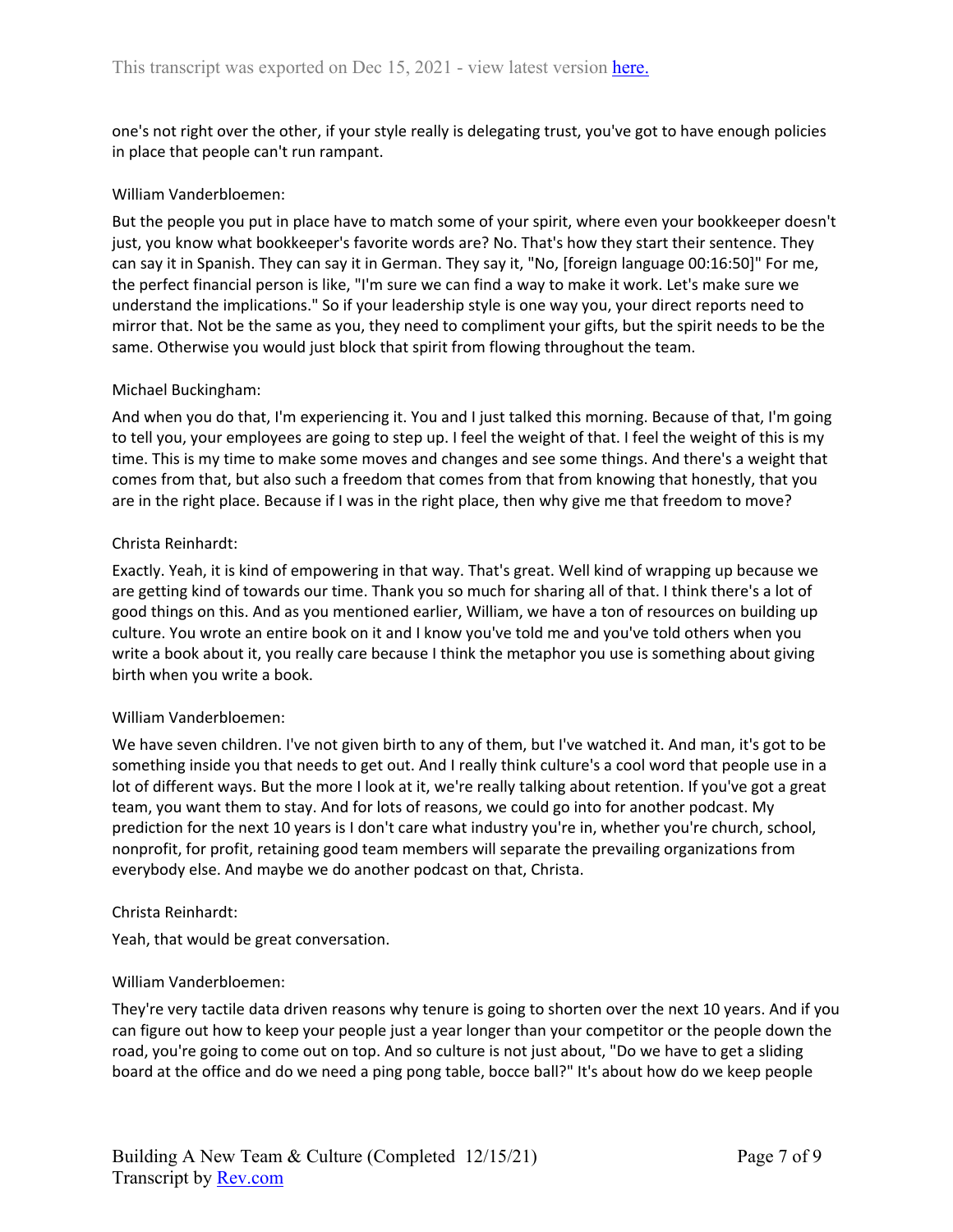around here and make this an irresistible workplace? I think the beginning of the year is a great time to focus on that.

Michael Buckingham:

Absolutely.

## Christa Reinhardt:

Yeah, that's wonderful. Well yeah, be sure to check out those resources. You can find them all over our website. We have Culture Tool, Culture Wins, all kinds of resources there. So I have to ask you guys, we've asked everyone else as we wrapped up the podcast, what are your new year's resolutions? William, you've shared a couple, but if anyone hasn't listened, maybe you can recap those.

## William Vanderbloemen:

Well I do several. So I've shared physical, spiritual is almost always do one year Bible in some form with Adrienne except we did it in chronological order one year. She wanted to read from beginning to end. And let me tell you something, if you read the Bible chronologically, by November you're so ready for that baby Jesus because you've been in the profits. And so we're going to find one that's not chronological, that is a one year book.

## William Vanderbloemen:

But on a just personal enrichment, we are finally, we were supposed to go in 2020, burn all of our frequent flyer points to the ground and take the kids to do the Griswalds go to Europe sort of thing. And so we're going finally this year, I hope, after all the shutdowns. And each of the kids has to host a city and so we make them do research and they're going to show us around and they're going to pick the restaurants and all. So Macy and I are doing French together and Emma and I are doing Italian on Duolingo. So I want to be able to order food and get to and from just a little bit in each of those. That's the new year's.

## Christa Reinhardt:

What a good learning opportunity.

## Michael Buckingham:

Yeah, I have one very, it's the typical new year's, but I'm really committed to it. And it was one of the things that I was excited is we were talking early on about coming here is a focus on health and I need to lose 30 pounds just straight up. And we have a gym right upstairs. I'm really excited to truly take advantage of that and really go in and not just weight, but just health overall. And honestly, the other thing is I'm really looking forward to falling in love with Houston next year.

## Christa Reinhardt:

There's a lot to love about it. Well, thank you so much the two of you for joining me today and thank you everyone who's been listening to this series. We really do hope that it will be helpful and show you a glimpse of the work that we get to be a part of and we're so honored to be a part of.

Christa Reinhardt: